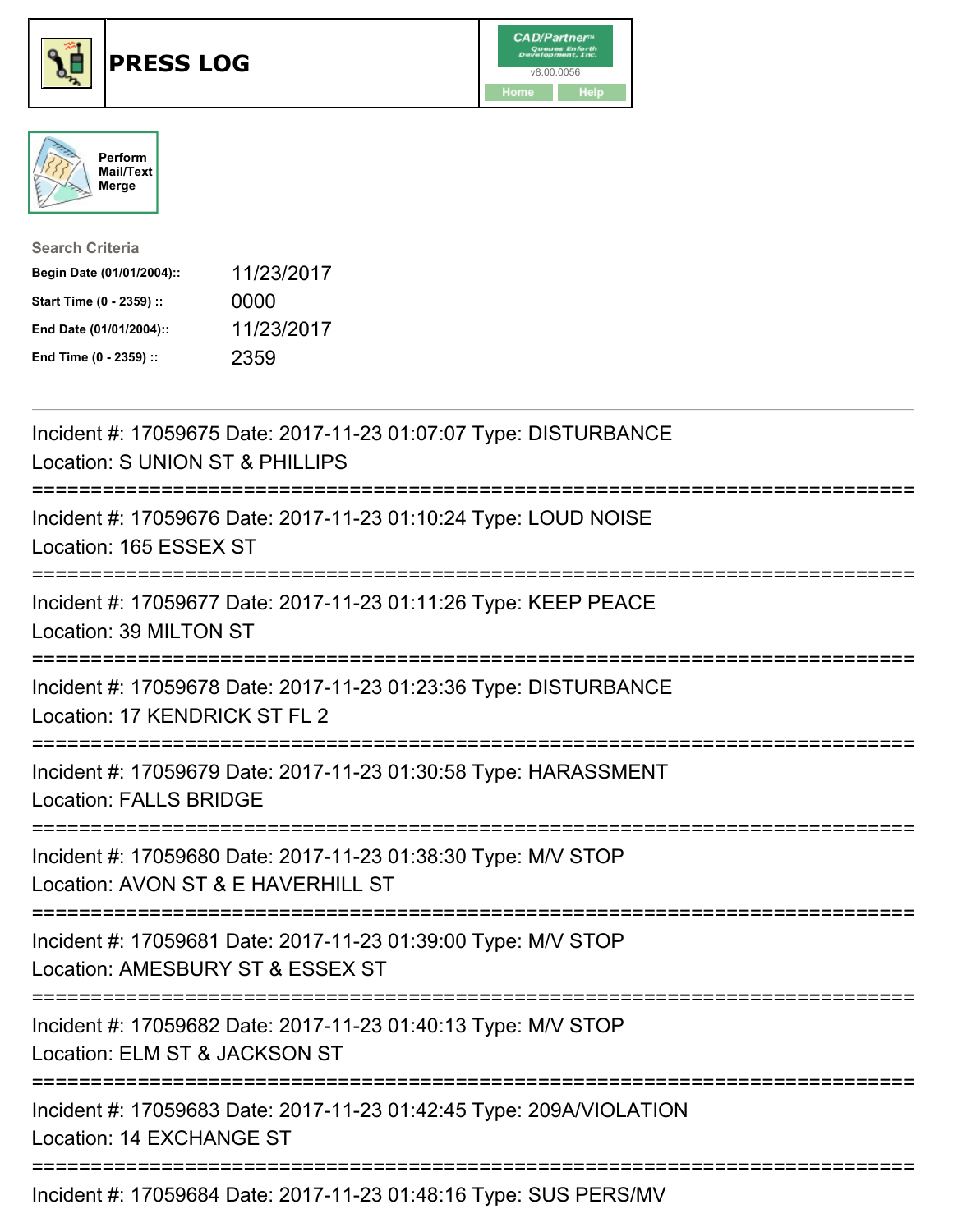| Location: 238 SALEM ST                                                                                                                    |
|-------------------------------------------------------------------------------------------------------------------------------------------|
| Incident #: 17059685 Date: 2017-11-23 01:50:18 Type: MEDIC SUPPORT<br>Location: 15 UNION ST                                               |
| Incident #: 17059686 Date: 2017-11-23 02:09:50 Type: M/V STOP<br>Location: HAMPSHIRE ST & METHUEN ST                                      |
| Incident #: 17059687 Date: 2017-11-23 02:26:27 Type: 209A/VIOLATION<br>Location: 16 EXCHANGE ST FL 3                                      |
| Incident #: 17059688 Date: 2017-11-23 02:30:04 Type: M/V STOP<br>Location: HAVERHILL ST & OXFORD ST                                       |
| :==============================<br>Incident #: 17059689 Date: 2017-11-23 02:32:19 Type: UNKNOWN PROB<br>Location: ARLINGTON ST & BROADWAY |
| Incident #: 17059690 Date: 2017-11-23 02:40:47 Type: M/V STOP<br><b>Location: FALLS BRIDGE</b>                                            |
| Incident #: 17059691 Date: 2017-11-23 02:41:46 Type: M/V STOP<br><b>Location: CENTRAL BRIDGE</b>                                          |
| --------------------<br>Incident #: 17059692 Date: 2017-11-23 02:46:09 Type: M/V STOP<br>Location: FRANKLIN ST & HAVERHILL ST             |
| Incident #: 17059693 Date: 2017-11-23 02:47:26 Type: M/V STOP<br>Location: 114 & CHICKERING                                               |
| Incident #: 17059694 Date: 2017-11-23 03:01:58 Type: M/V STOP<br>Location: ANDOVER ST & BEACON AV                                         |
| Incident #: 17059695 Date: 2017-11-23 03:21:00 Type: M/V STOP<br>Location: ANDOVER ST & CLIFTON ST                                        |
| Incident #: 17059696 Date: 2017-11-23 03:30:06 Type: M/V STOP<br>Location: BOWDOIN ST & S BROADWAY                                        |
| Incident #: 17059697 Date: 2017-11-23 03:46:19 Type: BUILDING CHK<br>Location: WALGREENS / 135 BROADWAY                                   |
| Incident #: 17059698 Date: 2017-11-23 03:57:55 Type: M/V STOP                                                                             |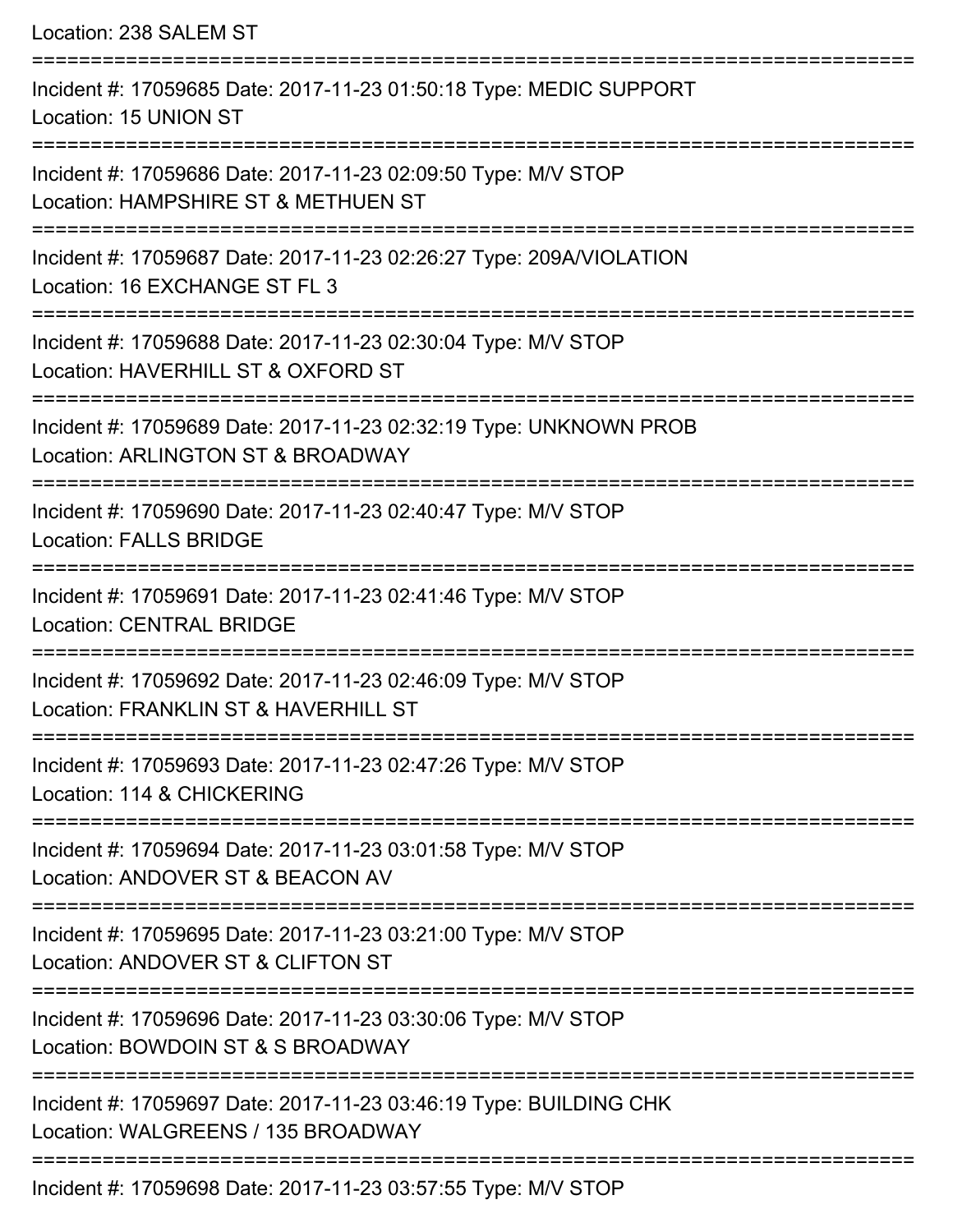| Incident #: 17059699 Date: 2017-11-23 04:05:29 Type: EXTRA SURVEIL<br>Location: HENNESSEY SCHOOL / 122 HANCOCK ST   |
|---------------------------------------------------------------------------------------------------------------------|
| Incident #: 17059700 Date: 2017-11-23 04:06:42 Type: BUILDING CHK<br>Location: 235 WINTHROP AVE                     |
| Incident #: 17059701 Date: 2017-11-23 04:25:02 Type: ALARM/BURG<br>Location: SPANISH BAPTIST CHURCH / 492 LOWELL ST |
| Incident #: 17059702 Date: 2017-11-23 04:40:39 Type: DISTURBANCE<br>Location: 84 KINGSTON ST #1 FL 1                |
| Incident #: 17059703 Date: 2017-11-23 04:43:51 Type: ALARM/BURG<br>Location: RMV / 73 WINTHROP AV                   |
| Incident #: 17059704 Date: 2017-11-23 05:01:51 Type: SPECIAL CHECK<br>Location: 73 WINTHROP AV                      |
| Incident #: 17059705 Date: 2017-11-23 05:06:43 Type: M/V STOP<br>Location: LAWRENCE ST & MAPLE ST                   |
| Incident #: 17059706 Date: 2017-11-23 05:12:28 Type: NOISE ORD<br>Location: 451 HAMPSHIRE ST                        |
| Incident #: 17059707 Date: 2017-11-23 05:19:22 Type: KEEP PEACE<br>Location: 35 KINGSTON ST FL 1                    |
| Incident #: 17059708 Date: 2017-11-23 05:31:44 Type: UNWANTEDGUEST<br>Location: 32 LAWRENCE ST #18 FL 3             |
| Incident #: 17059709 Date: 2017-11-23 06:58:47 Type: M/V STOP<br>Location: COMMON ST & FRANKLIN ST                  |
| Incident #: 17059710 Date: 2017-11-23 07:40:41 Type: PARK & WALK<br>Location: BROADWAY & HAVERHILL ST               |
| Incident #: 17059711 Date: 2017-11-23 08:00:26 Type: DISTURBANCE<br>Location: 68 DORCHESTER ST FL 2                 |
| Incident #: 17059712 Date: 2017-11-23 08:06:01 Type: ALARM/BURG                                                     |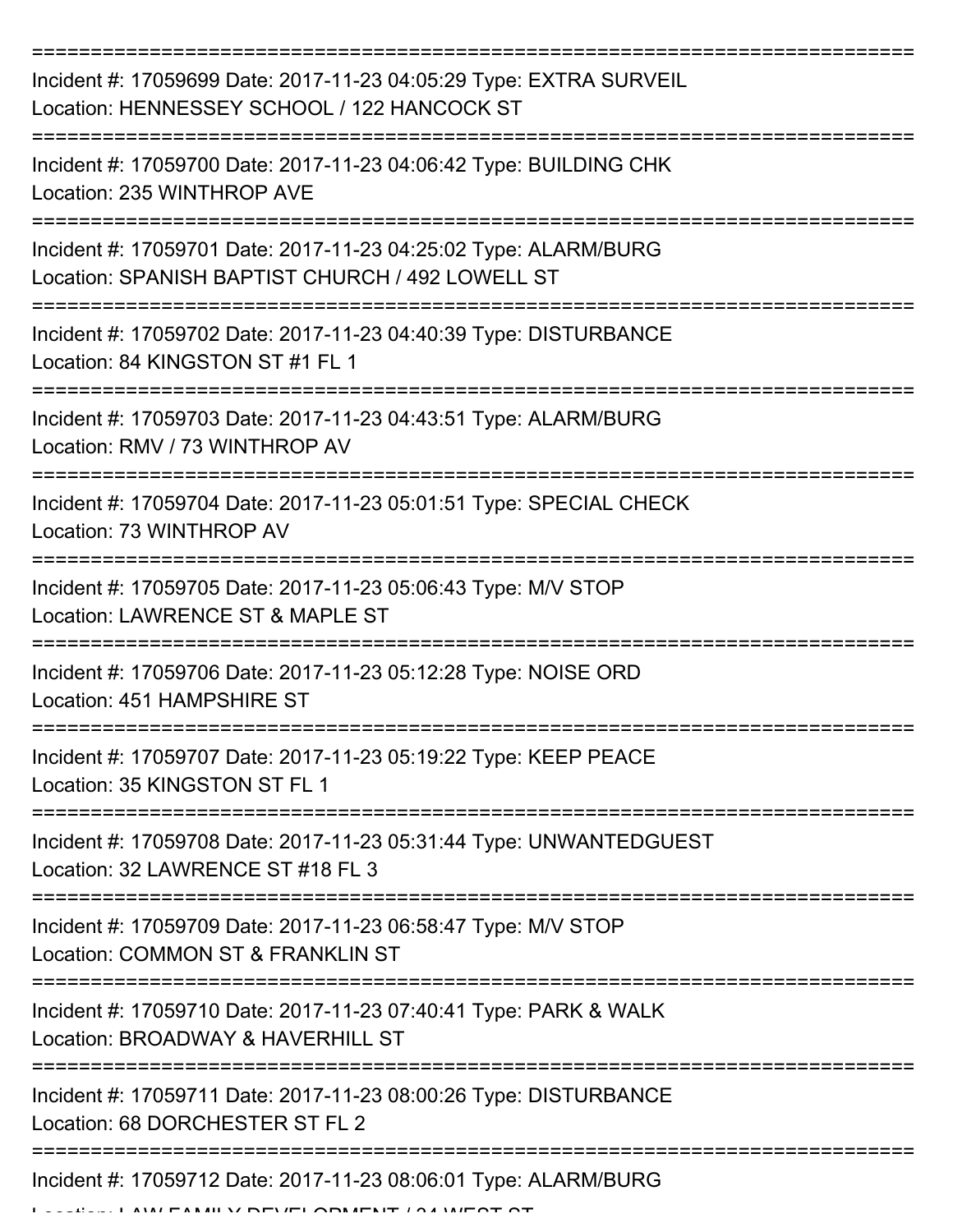| Incident #: 17059713 Date: 2017-11-23 08:59:48 Type: UNWANTEDGUEST<br><b>Location: 32 LAWRENCE ST</b>   |
|---------------------------------------------------------------------------------------------------------|
| Incident #: 17059714 Date: 2017-11-23 09:22:19 Type: SEX OFFENDER<br>Location: 90 LOWELL ST             |
| Incident #: 17059716 Date: 2017-11-23 09:29:41 Type: M/V STOP<br>Location: MERRIMACK ST & S BROADWAY    |
| Incident #: 17059715 Date: 2017-11-23 09:29:55 Type: MEDIC SUPPORT<br>Location: MCDONALDS / 50 BROADWAY |
| Incident #: 17059717 Date: 2017-11-23 09:31:46 Type: M/V STOP<br>Location: ANDOVER ST & NEWTON ST       |
| Incident #: 17059718 Date: 2017-11-23 09:39:50 Type: DOMESTIC/PROG<br>Location: 77 HAVERHILL ST #1      |
| Incident #: 17059719 Date: 2017-11-23 09:56:49 Type: E911 HANGUP<br>Location: 83 BOXFORD ST #APT3       |
| Incident #: 17059720 Date: 2017-11-23 09:58:28 Type: KEEP PEACE<br>Location: 30 STORROW ST              |
| Incident #: 17059721 Date: 2017-11-23 10:14:41 Type: M/V STOP<br>Location: AMESBURY ST & LOWELL ST      |
| Incident #: 17059722 Date: 2017-11-23 10:21:49 Type: KEEP PEACE<br>Location: 30 STORROW ST              |
| Incident #: 17059723 Date: 2017-11-23 10:24:13 Type: M/V STOP<br><b>Location: JAMAICA ST</b>            |
| Incident #: 17059724 Date: 2017-11-23 10:28:29 Type: M/V STOP<br>Location: GRAFTON ST & WINTHROP AV     |
| Incident #: 17059725 Date: 2017-11-23 10:29:10 Type: M/V STOP<br>Location: BRADFORD ST & BROADWAY       |
| Incident #: 17059726 Date: 2017-11-23 10:32:20 Type: M/V STOP<br>I ocotion: 2DE2GQ / 074 HAV/EDHII I CT |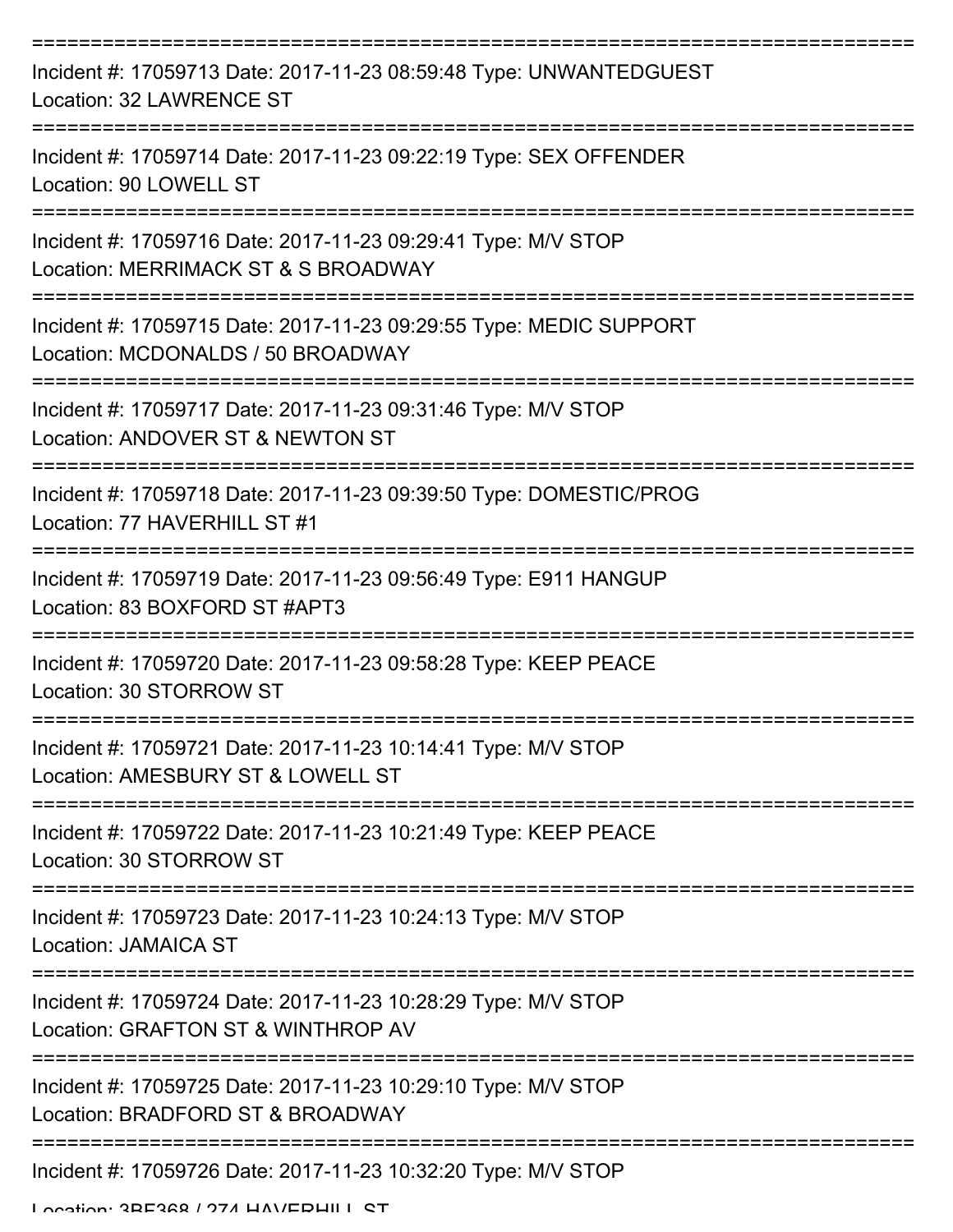| Incident #: 17059727 Date: 2017-11-23 10:36:19 Type: A&B PAST<br>Location: 56 KENT ST                                   |
|-------------------------------------------------------------------------------------------------------------------------|
| Incident #: 17059728 Date: 2017-11-23 10:46:31 Type: A&B D/W PAST<br>Location: LAWRENCE GENERAL HOSPITAL / 1 GENERAL ST |
| Incident #: 17059729 Date: 2017-11-23 10:48:55 Type: STOLEN PROP<br>Location: 77 MYRTLE ST                              |
| Incident #: 17059731 Date: 2017-11-23 11:05:33 Type: ALARM/BURG<br>Location: 97 OAK ST #UNIT D                          |
| Incident #: 17059730 Date: 2017-11-23 11:06:14 Type: KEEP PEACE<br>Location: 621 COMMON ST                              |
| Incident #: 17059732 Date: 2017-11-23 11:53:11 Type: SUICIDE ATTEMPT<br>Location: 527 HAVERHILL ST FL 2NDFL             |
| Incident #: 17059733 Date: 2017-11-23 12:01:16 Type: MISSING PERS<br>Location: 27 MONTGOMERY ST #1                      |
| Incident #: 17059734 Date: 2017-11-23 12:19:44 Type: HIT & RUN M/V<br>Location: LAWRENCE ST & PARK ST #                 |
| Incident #: 17059735 Date: 2017-11-23 12:25:26 Type: THREATS<br>Location: SPARK ACADEMY / 165 CRAWFORD ST               |
| Incident #: 17059736 Date: 2017-11-23 12:29:15 Type: ALARM/BURG<br>Location: 44 OAKWOOD AV                              |
| Incident #: 17059737 Date: 2017-11-23 12:39:45 Type: AUTO ACC/NO PI<br>Location: E HAVERHILL ST & HOFFMAN AV            |
| Incident #: 17059738 Date: 2017-11-23 12:55:09 Type: DOMESTIC/PROG<br>Location: 75 TREMONT ST #2                        |
| Incident #: 17059739 Date: 2017-11-23 13:02:16 Type: DOMESTIC/PROG<br>Location: 98 AUBURN ST                            |
| Incident #: 17059740 Date: 2017-11-23 13:12:49 Type: M/V STOP<br><b>Location: AMES ST</b>                               |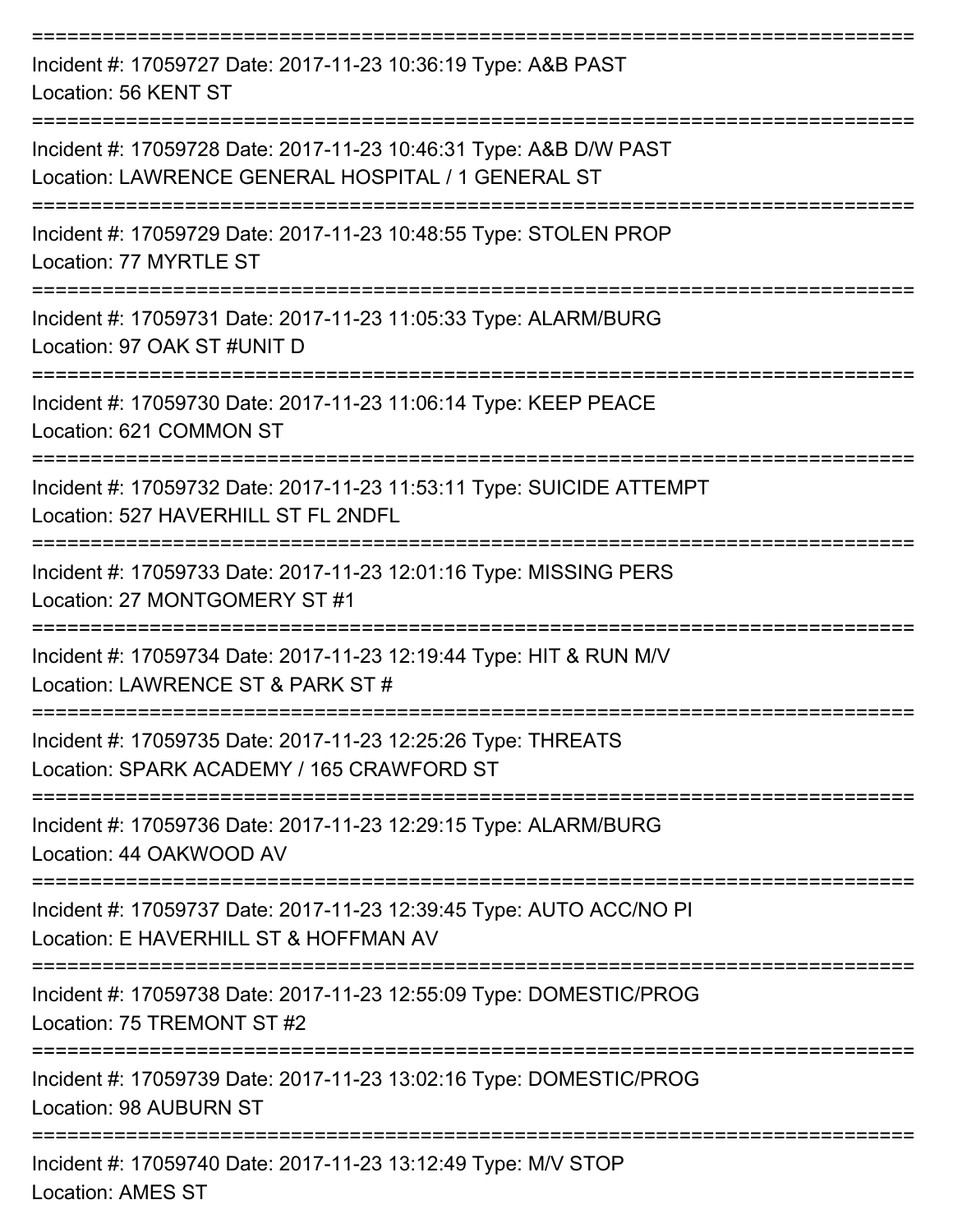| Incident #: 17059741 Date: 2017-11-23 13:33:46 Type: MEDIC SUPPORT<br>Location: 248 BROADWAY #218                              |
|--------------------------------------------------------------------------------------------------------------------------------|
| Incident #: 17059742 Date: 2017-11-23 13:36:48 Type: SUICIDE ATTEMPT<br>Location: 49 EUTAW ST                                  |
| Incident #: 17059743 Date: 2017-11-23 13:48:31 Type: AUTO ACC/NO PI<br>Location: MANCHESTER & @ ROTARY                         |
| Incident #: 17059744 Date: 2017-11-23 14:12:45 Type: M/V STOP<br>Location: AVON ST & TRINITY ST                                |
| Incident #: 17059745 Date: 2017-11-23 14:20:20 Type: HIT & RUN M/V<br>Location: 811 ESSEX ST                                   |
| :================================<br>Incident #: 17059746 Date: 2017-11-23 14:56:18 Type: M/V STOP<br>Location: 165 S BROADWAY |
| Incident #: 17059747 Date: 2017-11-23 15:03:31 Type: M/V STOP<br>Location: 268 S BROADWAY                                      |
| Incident #: 17059748 Date: 2017-11-23 15:20:40 Type: DOMESTIC/PROG<br>Location: 77 HAVERHILL ST #1                             |
| Incident #: 17059749 Date: 2017-11-23 16:10:25 Type: M/V STOP<br>Location: CANAL ST & MILL ST                                  |
| Incident #: 17059750 Date: 2017-11-23 16:48:01 Type: DOMESTIC/PAST<br>Location: 114 HAVERHILL ST #1                            |
| Incident #: 17059751 Date: 2017-11-23 16:53:51 Type: AUTO ACC/UNK PI<br>Location: 69 AVON ST                                   |
| Incident #: 17059752 Date: 2017-11-23 16:54:44 Type: DISTURBANCE<br>Location: 58 DORCHESTER ST                                 |
| Incident #: 17059753 Date: 2017-11-23 17:01:54 Type: UNKNOWN PROB<br>Location: 83 ALLSTON ST                                   |
| Incident #: 17059754 Date: 2017-11-23 17:12:02 Type: A&B PAST<br>Location: 59 TENNEY ST                                        |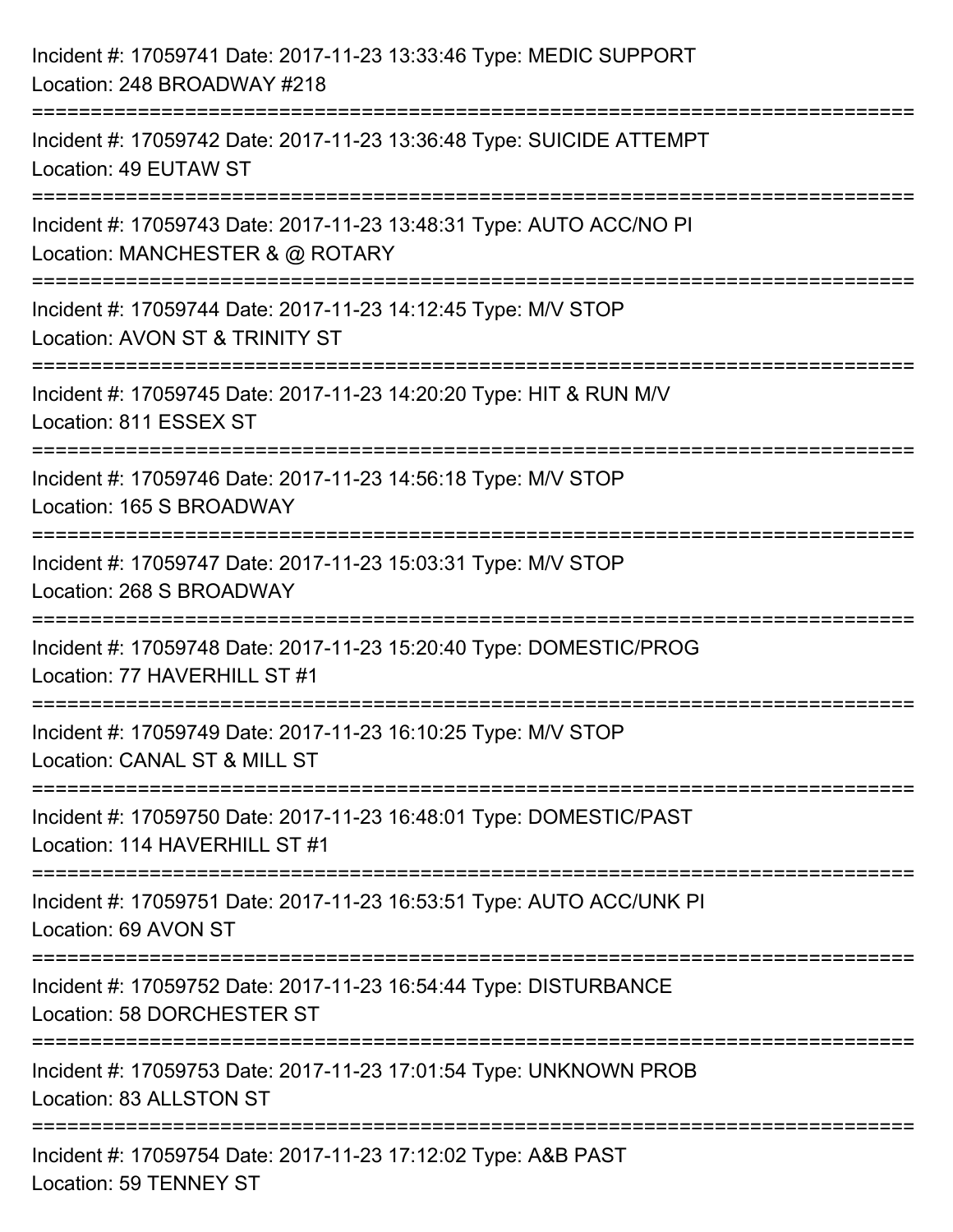| Incident #: 17059755 Date: 2017-11-23 17:16:48 Type: UNKNOWN PROB<br>Location: 139 MYRTLE ST                                                                            |
|-------------------------------------------------------------------------------------------------------------------------------------------------------------------------|
| Incident #: 17059756 Date: 2017-11-23 17:32:10 Type: M/V STOP<br>Location: GRAFTON ST & S UNION ST                                                                      |
| Incident #: 17059757 Date: 2017-11-23 17:41:01 Type: MV/BLOCKING<br><b>Location: 9 THORNDIKE ST</b>                                                                     |
| Incident #: 17059758 Date: 2017-11-23 17:54:47 Type: M/V STOP<br>Location: 166 UNION ST                                                                                 |
| Incident #: 17059759 Date: 2017-11-23 18:03:40 Type: FIRE<br>Location: 15 BROOK ST FL 4                                                                                 |
| Incident #: 17059760 Date: 2017-11-23 18:07:08 Type: FIRE/MV<br>Location: 165 MARSTON ST                                                                                |
| Incident #: 17059761 Date: 2017-11-23 18:20:20 Type: ROBBERY ARMED<br>Location: 136 NEWBURY ST                                                                          |
| Incident #: 17059762 Date: 2017-11-23 18:27:06 Type: UNWANTEDGUEST<br>Location: 44 ROWE ST                                                                              |
| Incident #: 17059763 Date: 2017-11-23 18:41:16 Type: CK WELL BEING<br>Location: 139 MYRTLE ST FL 3                                                                      |
| Incident #: 17059764 Date: 2017-11-23 18:43:44 Type: FIRE<br>Location: 198 PARK ST                                                                                      |
| :===============================<br>-----------------------------------<br>Incident #: 17059765 Date: 2017-11-23 18:46:17 Type: THREATS/PROG<br>Location: 15B CAMDEN ST |
| Incident #: 17059766 Date: 2017-11-23 19:03:45 Type: M/V STOP<br>Location: 406 BROADWAY                                                                                 |
| Incident #: 17059767 Date: 2017-11-23 19:24:11 Type: MV/BLOCKING<br>Location: 9 THORNDIKE ST                                                                            |
| Incident #: 17059768 Date: 2017-11-23 19:31:50 Type: M/V STOP<br>Location: HAMPSHIRE ST & LOWELL ST                                                                     |

===========================================================================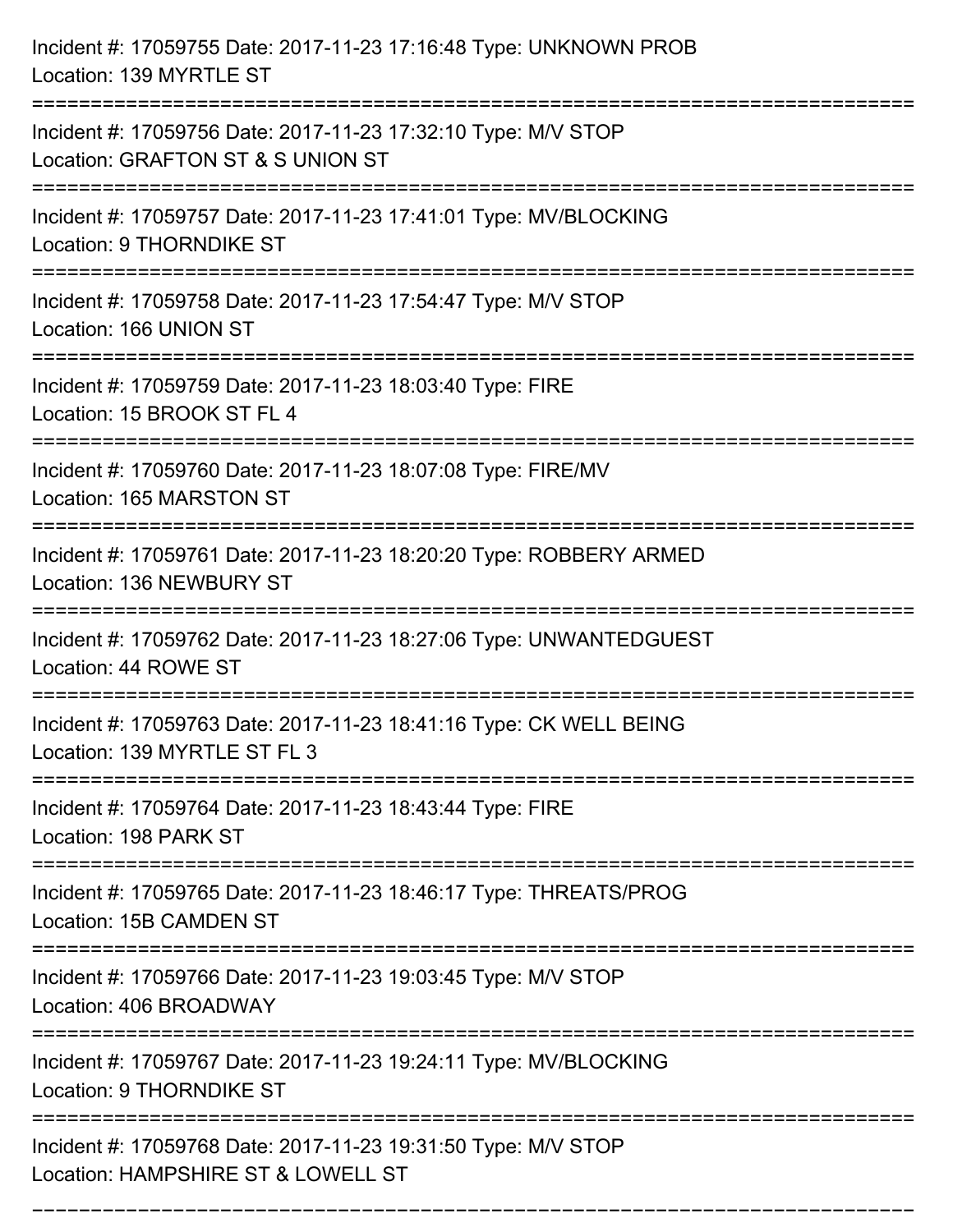| Incident #: 17059769 Date: 2017-11-23 19:48:12 Type: SPECIAL CHECK<br>Location: 3 DURSO AV           |
|------------------------------------------------------------------------------------------------------|
| Incident #: 17059770 Date: 2017-11-23 19:52:34 Type: THREATS/PROG<br>Location: 81 HAVERHILL ST FL 3  |
| Incident #: 17059771 Date: 2017-11-23 20:00:24 Type: SHOPLIFTING<br>Location: 320 S BROADWAY         |
| Incident #: 17059772 Date: 2017-11-23 20:18:58 Type: TOW OF M/V<br>Location: 2 INMAN ST              |
| Incident #: 17059773 Date: 2017-11-23 20:38:34 Type: DISTURBANCE<br>Location: MECHANIC ST & UNION ST |
| Incident #: 17059774 Date: 2017-11-23 20:40:03 Type: UNWANTEDGUEST<br>Location: 4 UNION ST FL 305    |
| Incident #: 17059775 Date: 2017-11-23 21:02:45 Type: MV/BLOCKING<br>Location: 49 WALNUT ST           |
| Incident #: 17059776 Date: 2017-11-23 21:03:33 Type: MV/BLOCKING<br>Location: 73 TRENTON ST          |
| Incident #: 17059777 Date: 2017-11-23 21:04:49 Type: WOMAN DOWN<br>Location: 242 MT VERNON ST        |
| Incident #: 17059778 Date: 2017-11-23 21:19:18 Type: DISTURBANCE<br>Location: 479 S BROADWAY         |
| Incident #: 17059779 Date: 2017-11-23 21:24:04 Type: NOISE ORD<br>Location: 4 UNION ST #408          |
| Incident #: 17059780 Date: 2017-11-23 21:30:24 Type: CK WELL BEING<br>Location: 1 GENERAL ST         |
| Incident #: 17059781 Date: 2017-11-23 21:32:46 Type: LOUD NOISE<br>Location: 14 BERESFORD ST         |
| Incident #: 17059782 Date: 2017-11-23 21:35:19 Type: LOUD NOISE<br>Location: 136 EXCHANGE ST         |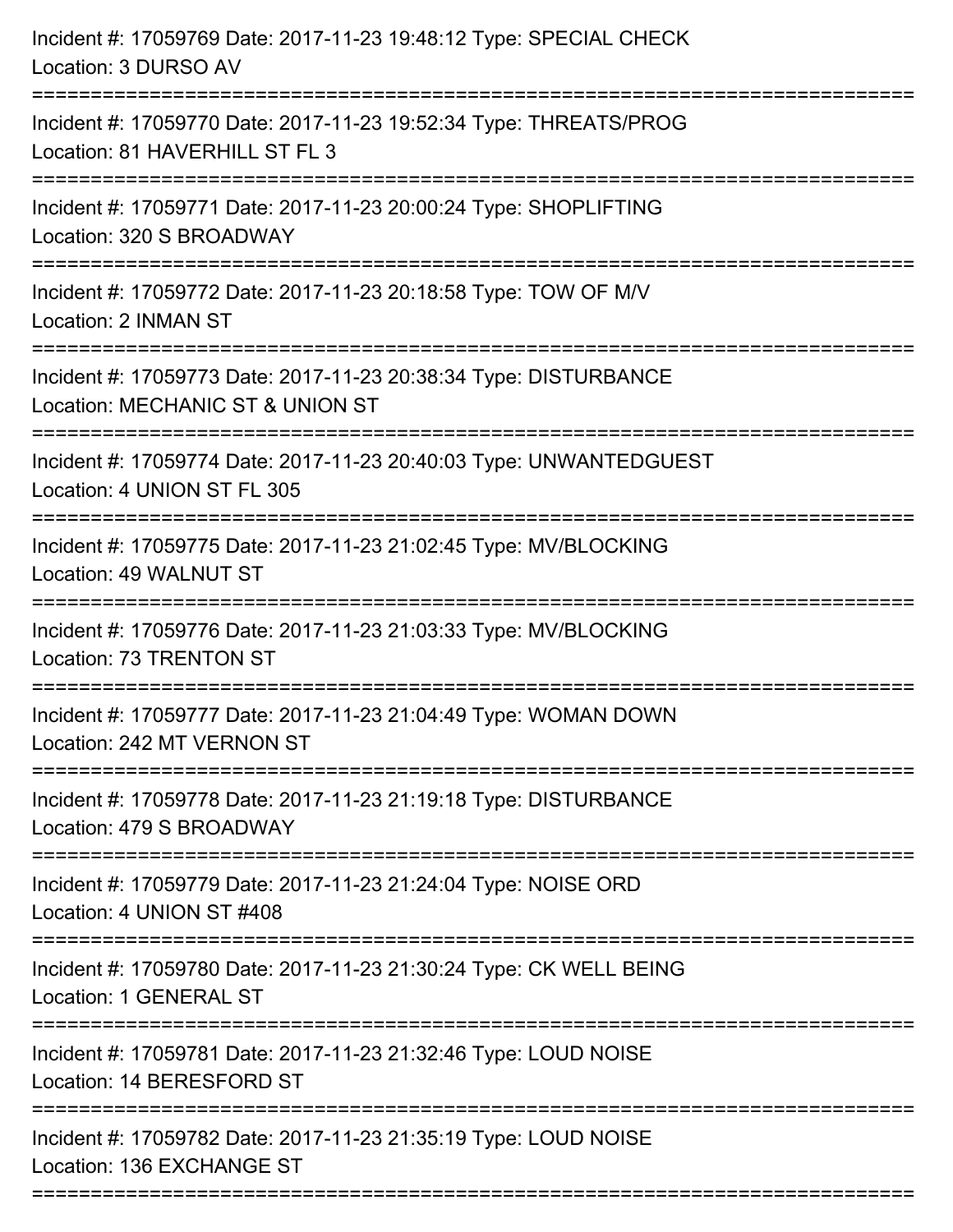Location: 133 GARDEN ST

| Incident #: 17059783 Date: 2017-11-23 21:53:45 Type: M/V STOP<br>Location: BROADWAY & HAVERHILL ST                            |
|-------------------------------------------------------------------------------------------------------------------------------|
| Incident #: 17059785 Date: 2017-11-23 21:55:55 Type: M/V STOP<br>Location: BROADWAY & LOWELL ST                               |
| Incident #: 17059786 Date: 2017-11-23 22:06:30 Type: MV/BLOCKING<br>Location: 41 FURBER ST                                    |
| Incident #: 17059787 Date: 2017-11-23 22:16:07 Type: NOISE ORD<br><b>Location: GRACE TER</b>                                  |
| Incident #: 17059788 Date: 2017-11-23 22:20:23 Type: AUTO ACC/NO PI<br>Location: 80 MARGIN ST                                 |
| Incident #: 17059789 Date: 2017-11-23 22:38:30 Type: DOMESTIC/PROG<br>Location: 114 MARKET ST                                 |
| Incident #: 17059790 Date: 2017-11-23 22:38:31 Type: FIRE WORKS<br>Location: 2 HAMLET ST                                      |
| Incident #: 17059791 Date: 2017-11-23 22:39:44 Type: M/V STOP<br>Location: AMESBURY ST & METHUEN ST                           |
| Incident #: 17059792 Date: 2017-11-23 22:43:44 Type: MEDIC SUPPORT<br>Location: 1 OAKLAND RD                                  |
| :======================<br>Incident #: 17059793 Date: 2017-11-23 22:45:50 Type: DISTURBANCE<br>Location: 81 HAVERHILL ST FL 3 |
| Incident #: 17059794 Date: 2017-11-23 22:50:42 Type: NOISE ORD<br>Location: 121 JACKSON ST FL 3                               |
| Incident #: 17059795 Date: 2017-11-23 23:00:31 Type: DISTURBANCE<br>Location: 81 HAVERHILL ST FL 3RD                          |
| Incident #: 17059796 Date: 2017-11-23 23:08:45 Type: M/V STOP<br>Location: ANDOVER ST & BLANCHARD ST                          |
|                                                                                                                               |